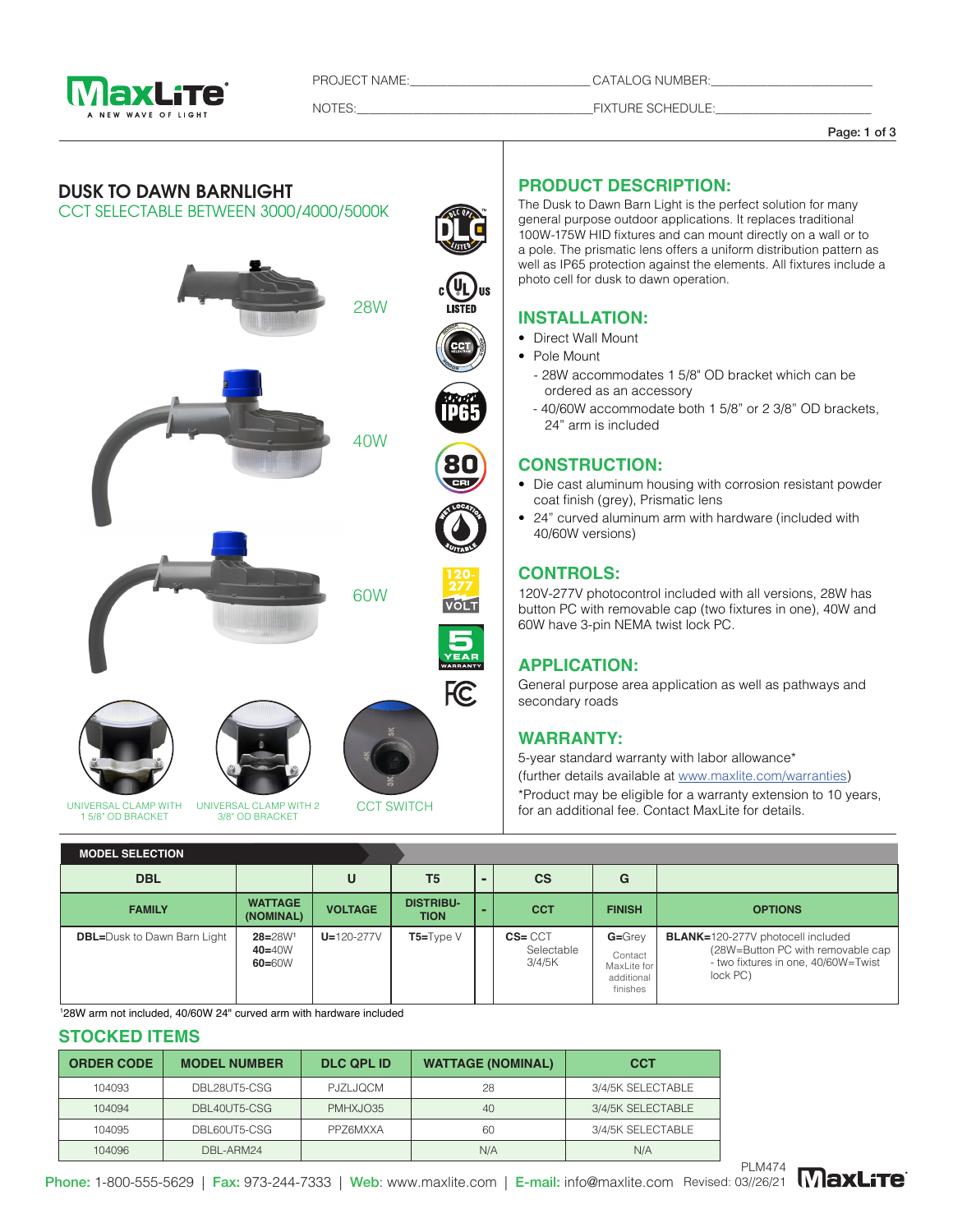

### DUSK TO DAWN BARNLIGHT DBL SERIES

## **ACCESSORIES /REPLACEMENT PARTS**

| <b>MODEL#</b><br>(ORDER CODE) | <b>DESCRIPTION</b>                            | <b>ACCESSORY</b><br><b>IMAGE</b> | <b>MODEL#</b><br>(ORDER CODE) | <b>DESCRIPTION</b>                           | <b>ACCESSORY</b><br><b>IMAGE</b> |
|-------------------------------|-----------------------------------------------|----------------------------------|-------------------------------|----------------------------------------------|----------------------------------|
| DBL-ARM24<br>(104093)         | 24" CURVED ARM WITH HARDWARE FOR<br>WOOD POLE | $\sim$ 11 $\sim$                 | PCTL-UNV<br>(105038)          | <b>TWIST-LOCK ELECTRONIC</b><br>PHOTOCONTROL |                                  |

| <b>SPECIFICATIONS</b>                |                              | <b>DBL28</b>                                                                                                      | <b>DBL60</b> |              |  |  |  |  |
|--------------------------------------|------------------------------|-------------------------------------------------------------------------------------------------------------------|--------------|--------------|--|--|--|--|
| <b>ITEM</b>                          | <b>SPECIFICATION</b>         | <b>DETAILS</b>                                                                                                    |              |              |  |  |  |  |
| <b>GENERAL</b><br><b>PERFORMANCE</b> | Power Consumption (W)        | <b>27W</b>                                                                                                        | 37W          | 59.5W        |  |  |  |  |
|                                      | Lumens Delivered (Im)        | 3,250-3,470                                                                                                       | 4,490-4,750  | 7,240-7,700  |  |  |  |  |
|                                      | Efficacy (Im/W)              | 121-129 lm/W                                                                                                      | 121-128 lm/W | 122-129 lm/W |  |  |  |  |
|                                      | CRI                          | $\geq 83$                                                                                                         |              |              |  |  |  |  |
|                                      | Color Temperature            | 3000K/4000K/5000K (Default setting 5000K)                                                                         |              |              |  |  |  |  |
|                                      | <b>Distribution</b>          | Type V                                                                                                            |              |              |  |  |  |  |
|                                      | Lumen Maintenance L70        | 140,000 Hrs                                                                                                       | 143,000 Hrs  | 144,000 Hrs  |  |  |  |  |
|                                      | <b>Operating Temperature</b> | -40°F/40°C - 104°F/40°C                                                                                           |              |              |  |  |  |  |
| <b>ELECTRICAL</b>                    | Voltage                      | 120-277V                                                                                                          |              |              |  |  |  |  |
| <b>PHYSICAL</b>                      | Housing                      | Die Cast Aluminum with corrosion resistant powder coat finish                                                     |              |              |  |  |  |  |
|                                      | Surge Protection             | 6KV                                                                                                               |              |              |  |  |  |  |
|                                      | Mounting                     | Wall or Arm, 28W arm not included (fits 1 5/8" OD only), 40/60W 24" curved arm included, fits 1 5/8" or 2 3/8" OD |              |              |  |  |  |  |
|                                      | Lens                         | UV stabilized vandal resistant polycarbonate                                                                      |              |              |  |  |  |  |
| <b>CERTIFICATION</b>                 | Certifications               | cULus (WL), IP65, ANSI 1.5G, IK08 Impact Test, FCC                                                                |              |              |  |  |  |  |
|                                      | Warranty                     | 5 Years                                                                                                           |              |              |  |  |  |  |
| <b>QUALIFICATION</b>                 | DesignLights Consortium      | <b>DLC</b> Standard                                                                                               |              |              |  |  |  |  |

## **PRODUCT DIMENSIONS**